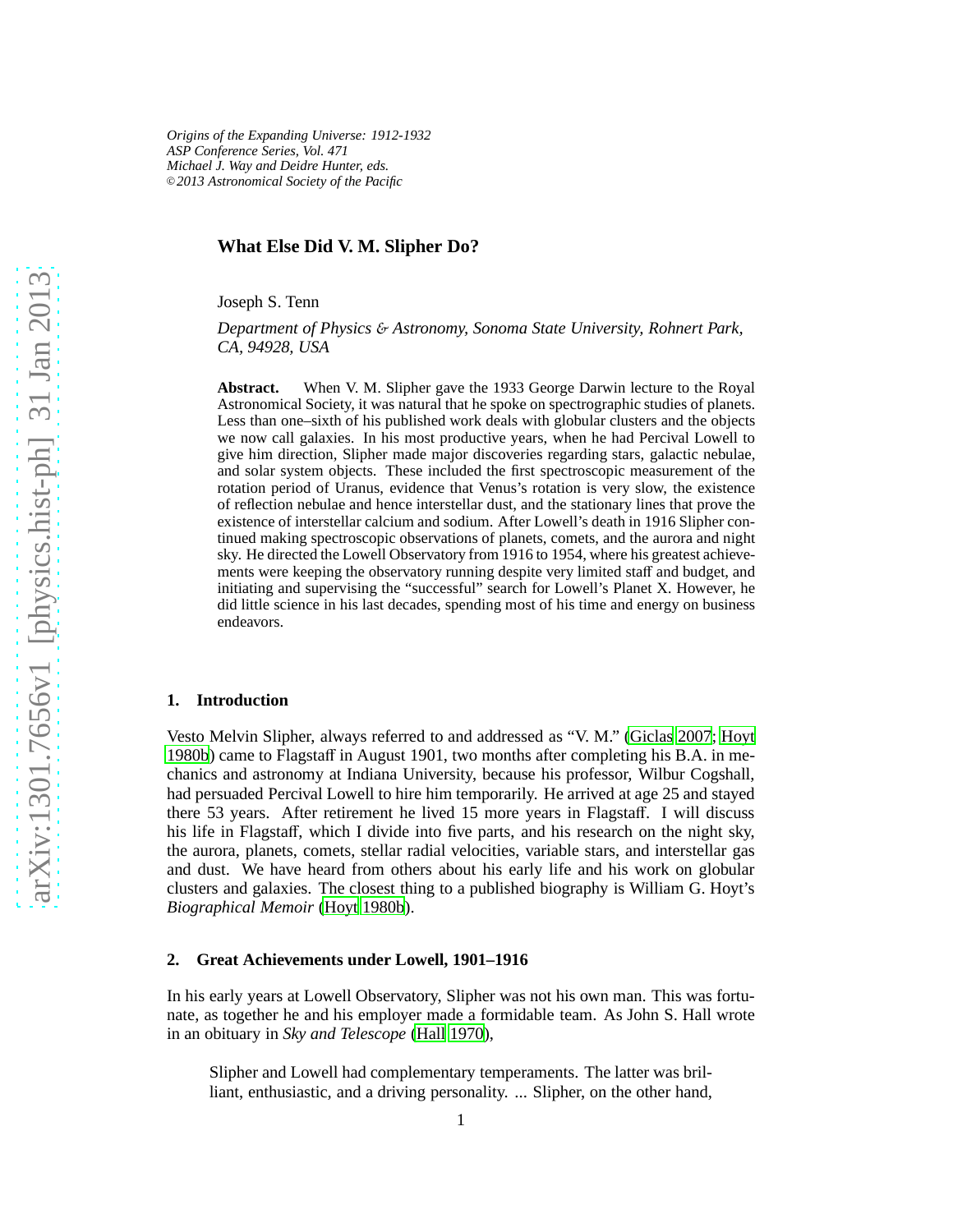

Figure 1. Percival Lowell, 1904 (courtesy Lowell Observatory Archives (LOA))

was deliberate, fastidious, patient, and showed a high order of technical knowledge.

Lowell knew what he wanted, and Slipher provided it.

Lowell, of course, was primarily interested in the solar system, with special emphasis on Mars. He wanted Slipher to find chlorophyll, as well as oxygen and water there. As we have heard, he asked Slipher to obtain a spectrogram of a spiral nebula because he thought of it as a newly-forming solar system. However, he allowed Slipher to spend some of his time on his own pursuits, and Slipher was interested in the thenfashionable fields of measuring stellar radial velocities and discovering spectroscopic binary stars. His first publication, in the *Astronomical Journal* in 1902 [\(Lowell 1902\)](#page-12-3), was a report of measurements of the variable velocity of zeta Herculis with the new spectrograph.

In the paper he compares his average radial velocity of –74.4 with the –74.6 reported earlier by Lick Observatory's W. W. Campbell, who was swiftly becoming recognized as the world's leading astronomical spectroscopist. (As a teacher I would take points off for not specifying units. This is especially bad because Slipher sometimes discussed velocities in miles per second. I had to go to Campbell's article [\(Campbell](#page-12-4) [1902](#page-12-4)) to find that the velocities were in "km", at the time the standard abbreviation for km/s. It is possible that young Slipher was unaware of this convention.)

Volume 1 of the *Lowell Observatory Bulletin*, dating from 1903 to 1911, shows that Slipher was already an important member of the small Lowell team. The volume contains 62 articles, 13 of them by Slipher alone and one co-authored by him. There are 38 by Lowell, some of them including spectroscopic observations by Slipher, and 10 by other members of the staff.

Slipher's publications in this early volume present spectroscopic observations of stars, including spectroscopic binary stars, standard velocity stars, and stars of variable radial velocity, of the Moon and planets, and of Halley's comet. He also began an extensive study of the Crab Nebula, which he never published.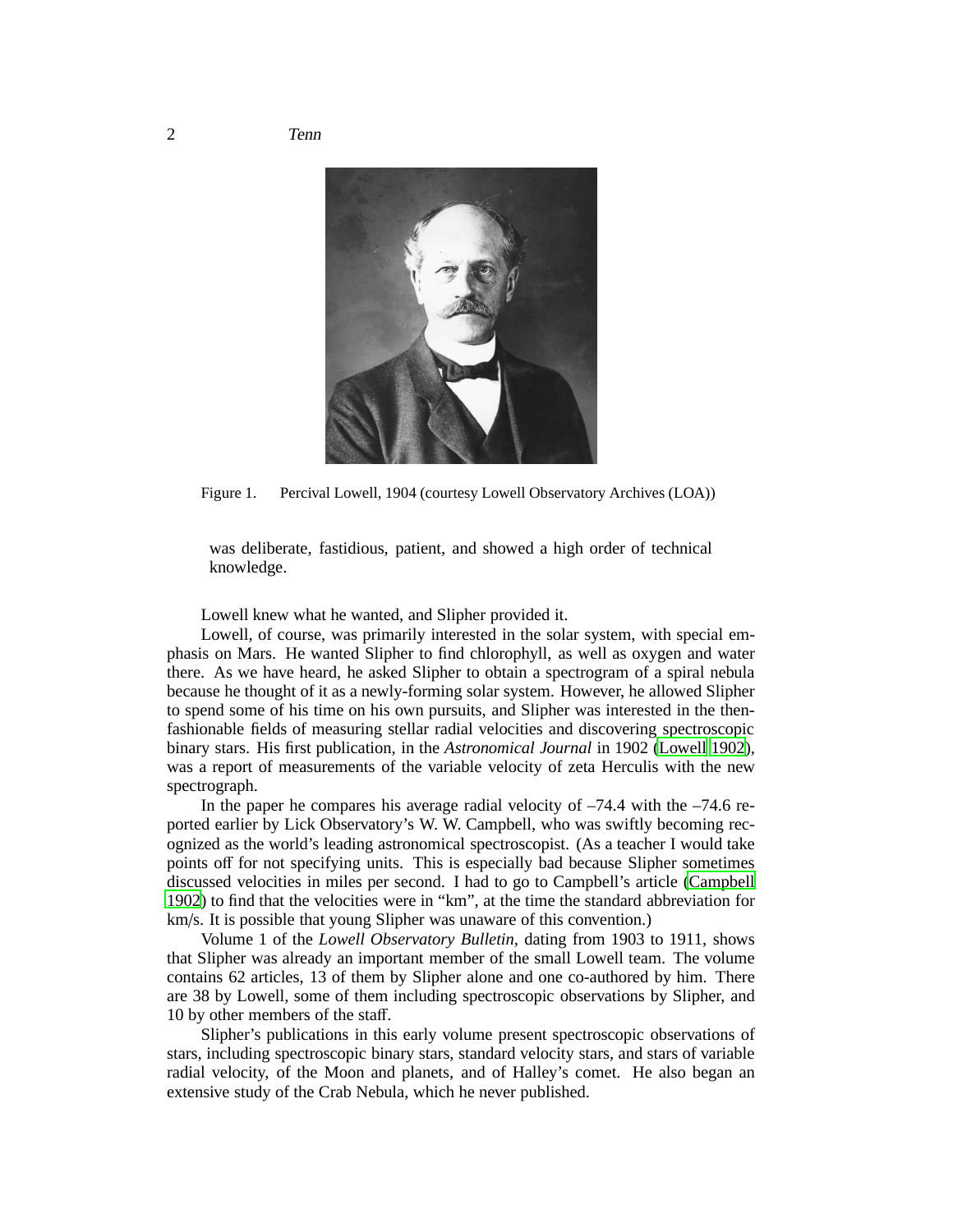Among his most important discoveries in this period were two involving the interstellar medium. In 1909 he published an account [\(Slipher 1909a](#page-13-0)) of the selective absorption of light in space, proof that there were calcium ions in the interstellar medium between the Sun and a number of stars in Scorpius, Orion, Ophiuchus, and Perseus. In each case the sharp, weak calcium lines remained stationary while lines from the binary stars shifted back and forth. This confirmed a hypothesis made earlier by Johannes Hartmann of Potsdam, who found stationary calcium and sodium lines in Nova Persei in 1901 [\(Vogel 1901](#page-13-1)) and calcium again in the single-line spectroscopic binary delta Orionis in 1904 [\(Hartmann 1904\)](#page-12-5). According to historian Daniel Seeley [\(Seeley](#page-13-2) [1973](#page-13-2), p. 83), "Hartmann set the stage for investigations into interstellar gas but Slipher provided the first real progress – his observations indicated that the interstellar lines were not a singular phenomenon and his interpretation proved to be accurate." However, Seeley also notes, "Slipher's interpretations of the stationary line data, published in a *Lowell Observatory Bulletin*, either were not widely known or were ignored."[1](#page-2-0)

Slipher found the first reflection nebula, evidence of what we now call interstellar dust, in 1912 [\(Slipher 1912b](#page-13-3)). He noted that he found the spectrum of the cloud surrounding Merope, a star in the Pleiades, to be identical to that of the star, and that this could be explained by assuming that "the nebula is disintegrated matter similar to what we know in the solar system, in the rings of Saturn, comets, etc., and ... it shines by reflected star light." However, he ended this paper, published in December 1912 while he was in the midst of obtaining his measurement of the huge velocity of approach of the Andromeda Nebula, with

The observation of the nebula in the Pleiades has suggested to me that the Andromeda Nebula and similar spiral nebulae might consist of a central star enveloped and beclouded by fragmentary and disintegrated matter which shines by light supplied by the central sun. This conception is in keeping with spectrograms of the Andromeda Nebula made here and with Bohlin's value for its parallax.

Also of considerable importance – it was cited on the awarding of two of his gold medals in the 1930s [\(Stratton 1933;](#page-13-4) [Einarsson 1935](#page-12-6)) – was his work on the planets. As early as 1903 he showed that his spectrograph could measure the rotation period of Mars [\(Slipher 1903\)](#page-13-5). He obtained a period of 25 h 35 min, "or just one hour longer than the true period." At a time when many thought the rotation period of Venus was about 24 hours he showed that it had to be far longer than that. In fact the rotation was too slow to measure. The following year he published spectrograms of Uranus and Neptune, and compared them with the purely solar radiation from the Moon. By 1906 he had added Jupiter and Saturn. After experimenting with new sensitizing dyes on his plates, he found a combination which allowed him to be the first to extend his spectrograms past 7000 Ångstroms into the red, so in 1909 he provided completely new analyses of the spectra of all four major planets (Figure [2\)](#page-3-0). He found new absorption bands in these planets, stronger in the more distant ones, and he failed to find evidence of oxygen in any of them.

He was able to show that his spectrograph could detect the rotation of Uranus [\(Slipher 1912a](#page-13-6)). He had tried in 1903 without success. Six years later Lowell pointed

<span id="page-2-0"></span><sup>&</sup>lt;sup>1</sup>[Seeley \(1973,](#page-13-2) p. 84)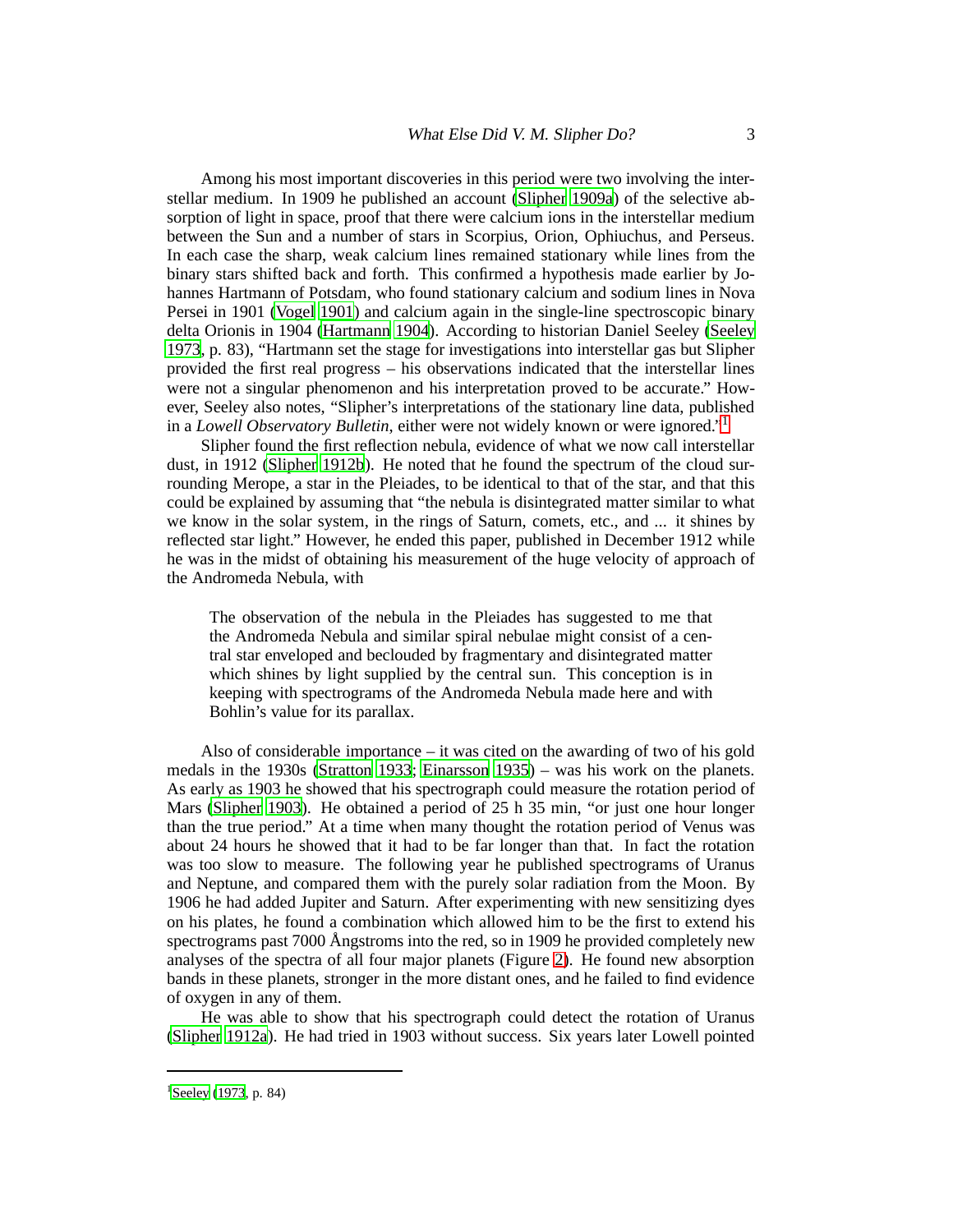

<span id="page-3-0"></span>Figure 2. The Spectra of the Major Planets [\(Slipher 1909b\)](#page-13-7).

out to him that the line of sight component of the rotational motion had increased, and he tried again. By 1911 he obtained seven good spectrograms, and his results were published the following year. Both he and Lowell measured the plates, without knowing their orientation. His final result was a rotation period of 10h 50 min, not particularly good by today's standards (the current accepted value is 17h 14min), but the first to be measured.

It was during this period that Wilbur Cogshall, who had taught V. M. astronomy at Indiana University, wrote him [\(Cogshall 1908a\)](#page-12-7) and suggested that the University might award him a Ph.D. for research he had done at Lowell. V. M. was enthusiastic, replying, "Your letter was received a few days its content surprised me for the P.H.D. degree has been furthest from my thoughts. ... I hardly feel deserving of the honor, ...." [\(Slipher 1908](#page-13-8)). He sent what he considered "by far, my best work" – a published paper on the spectra of the planets – to serve as his thesis, but almost lost the degree when Lowell declined to allow him to go to Bloomington in June 1908 to defend his thesis. Cogshall suggested [\(Cogshall 1908b](#page-12-8)) that Lowell was offended that Slipher was even asked to defend. The patrician Bostonian thought that the degree should simply be conferred. Slipher received the degree a year later, with all residence and course requirements waived.

By the time of Lowell's death the day after Slipher's 41st birthday, V. M. had begun examining the night sky with heroic exposures [\(Slipher 1916\)](#page-13-9), discovering what he called the permanent aurora, with a greenish line known from aurorae present in all his spectrograms. He had also added observations of nebulae and interpretations involving the interstellar medium to his published work. And of course he had observed what we now call galaxies, but this gathering has heard plenty about that.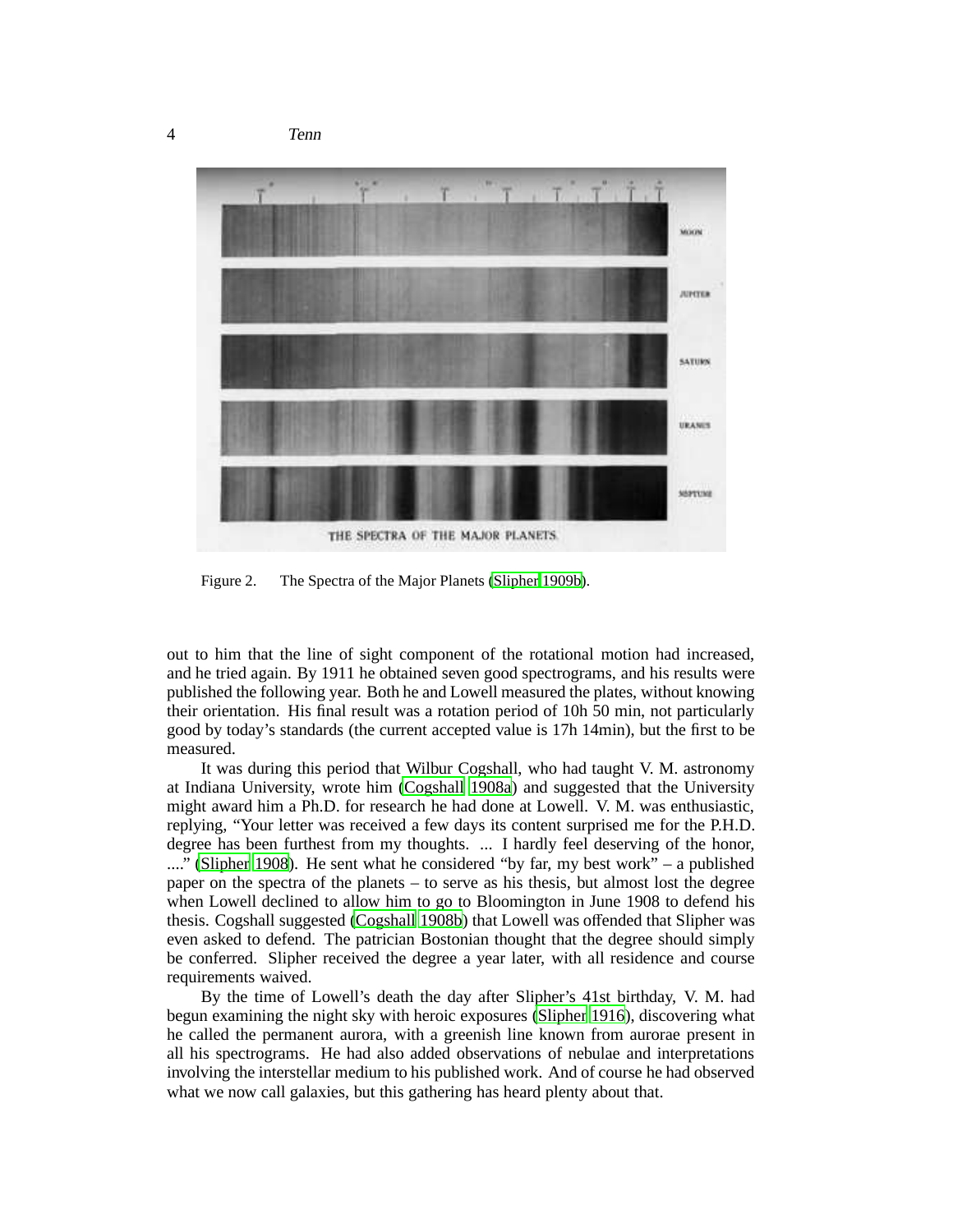

Figure 3. Lowell wedding, 1908 (courtesy LOA).

# <span id="page-4-0"></span>**3. Lowell's Death Brings New Responsibilities and Cares, 1916–1926**

Lowell's unexpected death on 12 November 1916, just eight years after his marriage (Figure [3\)](#page-4-0) and one year after appointing V. M. assistant director and designated successor, was a disaster for his observatory and its staff. For the next decade successive trustees fought legal battles with Lowell's widow over the estate. She received half the income, and it was a struggle to keep the observatory open. As acting director, V. M. had to be extremely parsimonious. Slipher had married in 1904 and his children were nine and five when Lowell died. He was justifiably concerned with supporting his family. The daily ration of milk from the Observatory cow, Venus, was helpful but not sufficient.

Slipher started buying rental properties and eventually bought a number of ranches. He owned and operated a furniture store at one time. He also took part in civic activities, serving as president of the school board when his children were in school and joining with others to found the Museum of Northern Arizona. He served as chairman of the board of Flagstaff's premier hotel, the Monte Vista. Founded by public subscription, including a major donation from author Zane Grey, it was built by the city in 1927. Meanwhile the Sliphers raised their family on Mars Hill (Figure [4\)](#page-5-0).

Despite these distractions, Slipher continued to be astronomically productive. It was during this period that he published observations of the spectra of both galactic and extragalactic nebulae and measured rotation speeds of planets. He made his only forays into solar astronomy, leading eclipse expeditions to Kansas in 1918 [\(Slipher](#page-13-10) [1922](#page-13-10)) and Baja California in 1923 to photograph the spectrum of the solar corona, and he continued the Lowell-inspired search for water, oxygen and chlorophyll on Mars [\(Slipher 1924\)](#page-13-11). He also published his first investigations of the spectra of lightning, the aurora, and the night sky [\(Slipher 1916](#page-13-9), [1917,](#page-13-12) [1919](#page-13-13)).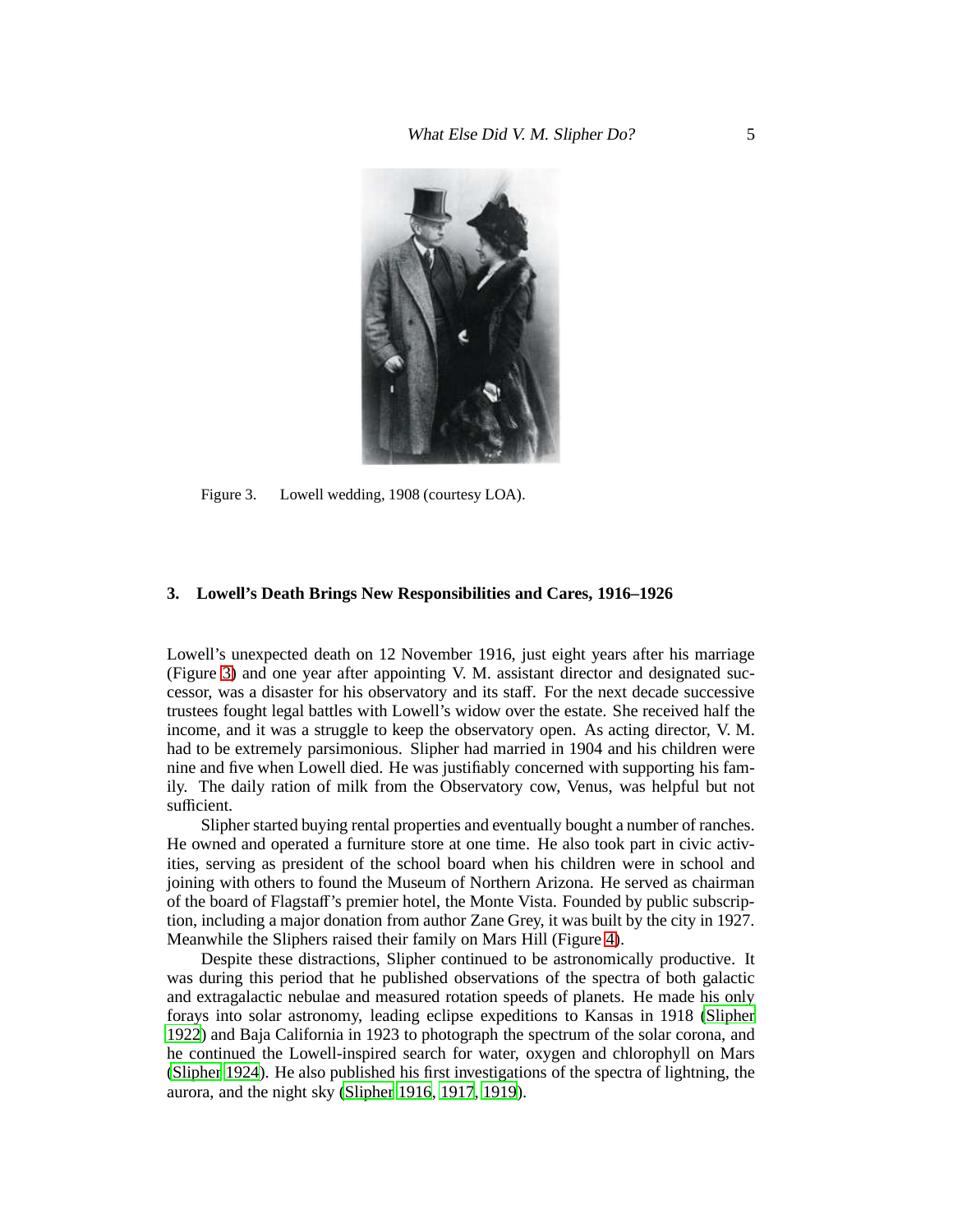

Figure 4. V. M. Slipher, wife, daughter 1909 (courtesy LOA).

# <span id="page-5-0"></span>**4. The Last Productive Years, 1926–33**

Slipher was appointed Director of the Lowell Observatory in 1926, after the final settling of the Lowell estate [\(Smith 1994](#page-13-14)). Mrs. Lowell continued to receive some of the income until her death in 1954. Correspondence between V. M. and trustee Roger Lowell Putnam shows that the Observatory was frequently in the red, and paychecks were not always issued on time. The trustee often helped with an extra check for \$500 or \$1000, and he even got his mother to pay the salary so that the observatory could have a secretary. The Observatory staff lost heavily when Flagstaff's only bank failed in 1932 [\(Giclas 1987](#page-12-9)).

During this period Slipher published his most extensive work on the night sky, zodiacal light, and the aurora, and he published additional spectroscopic observations of Venus, Mars, and comets. Every time C. E. Kenneth Mees of Eastman Kodak came up with an emulsion that was sensitive a little farther out into the infrared Slipher used it to extend his planetary observations. One of his night sky spectrograms involved exposures totaling 147 hours! He also continued his observations of nebulae and studies of the interstellar medium.

His most famous work during this period was again an effort to carry on the work of his master. Lowell had spent years computing orbits (with much of the tedious calculation done by assistants, especially Elizabeth Williams) and attempting to make a prediction that would lead to the discovery of a ninth planet that would account for the perturbations of Neptune. In his highly mathematical 1915 book, *Memoir on a Trans– Neptunian Planet* [\(Lowell 1915\)](#page-12-10), he called it Planet X. He had employed as many as five computers in Flagstaff and Boston and had hired three successive "Lawrence Fellows" to observe in Flagstaff searching for the planet, but he died without knowing whether it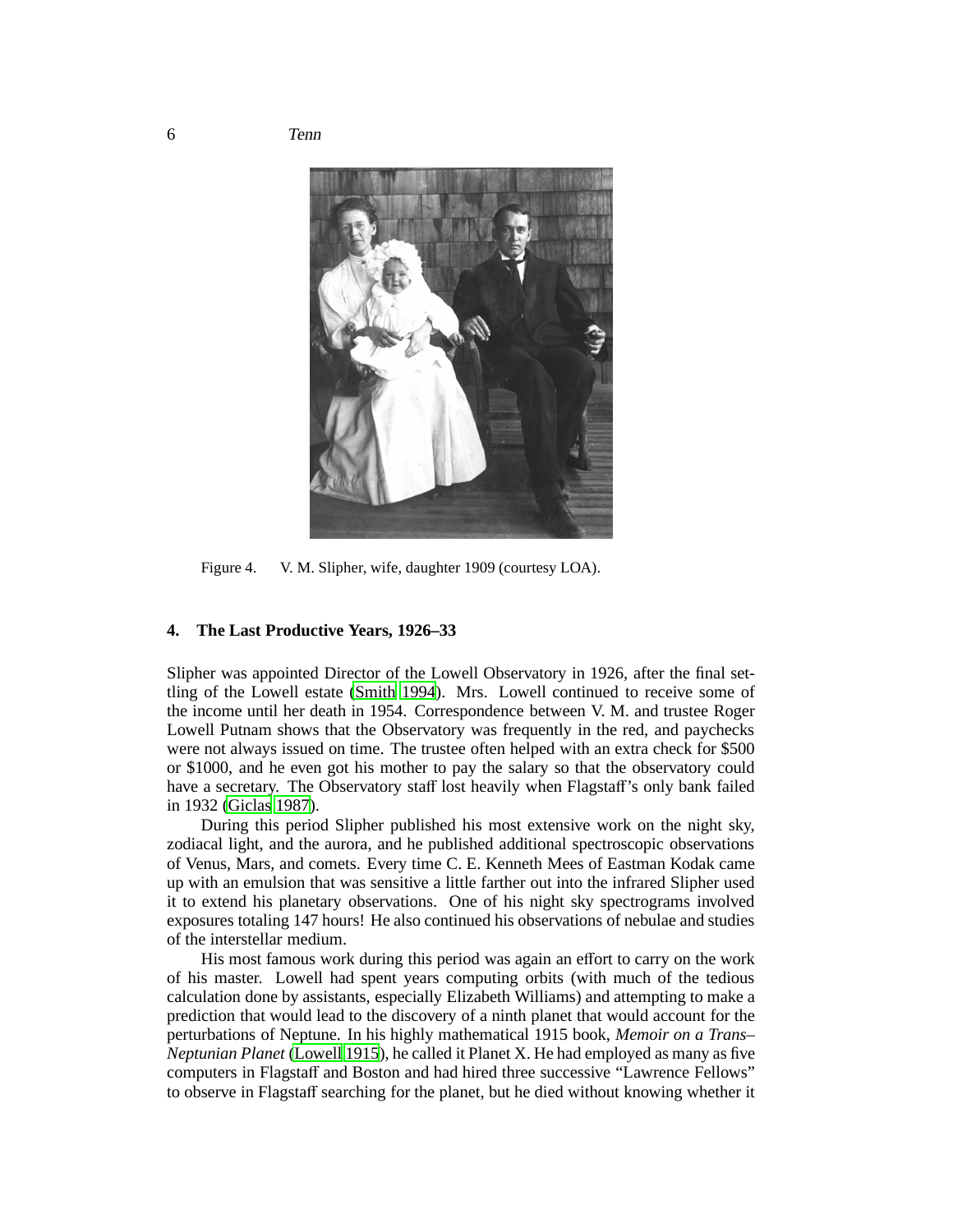

Figure 5. The Lawrence Lowell Telescope. (Courtesy Traci Lehman.)

<span id="page-6-0"></span>existed. In his book he had suggested two regions of the ecliptic, in opposite directions, where the planet might be found.

In 1927 glass disks for a 13-inch refractor became available, and Slipher suggested to the trustee that they be purchased and made into a telescope to resume the search for Planet X. Trustee Guy Lowell personally purchased the disks and planned to have the telescope made, but he died later that year. At this point another member of the Lowell family, Percival's brother A. Lawrence Lowell, then president of Harvard, stepped in and funded the building of the telescope. It arrived in Flagstaff in 1929 and was erected on a mounting built by the observatory's longtime instrument maker, Stanley Sykes. Designed from the start for the planet search, the Lawrence Lowell telescope (Figure [5\)](#page-6-0) produced highly defined star images over 14 x 17-inch plates. It could record 50,000 to 500,000 stars in a one-hour exposure. The plan was to photograph every field along the ecliptic, starting with the areas suggested by Percival Lowell, to repeat a few days later, and then to "blink" the plates in order to find objects that moved.

Blinking the plates was incredibly tedious work. Slipher hired 23-year-old high school graduate Clyde Tombaugh (Figure [6\)](#page-7-0) to do it, and the rest is history.<sup>[2](#page-6-1)</sup>

It is to Slipher's credit that Pluto is universally recognized as having been discovered by young Tombaugh. Had it been found at one of several other major observatories

<span id="page-6-1"></span><sup>2</sup>See, e.g., [Hoyt](#page-12-11) [\(1980a](#page-12-11))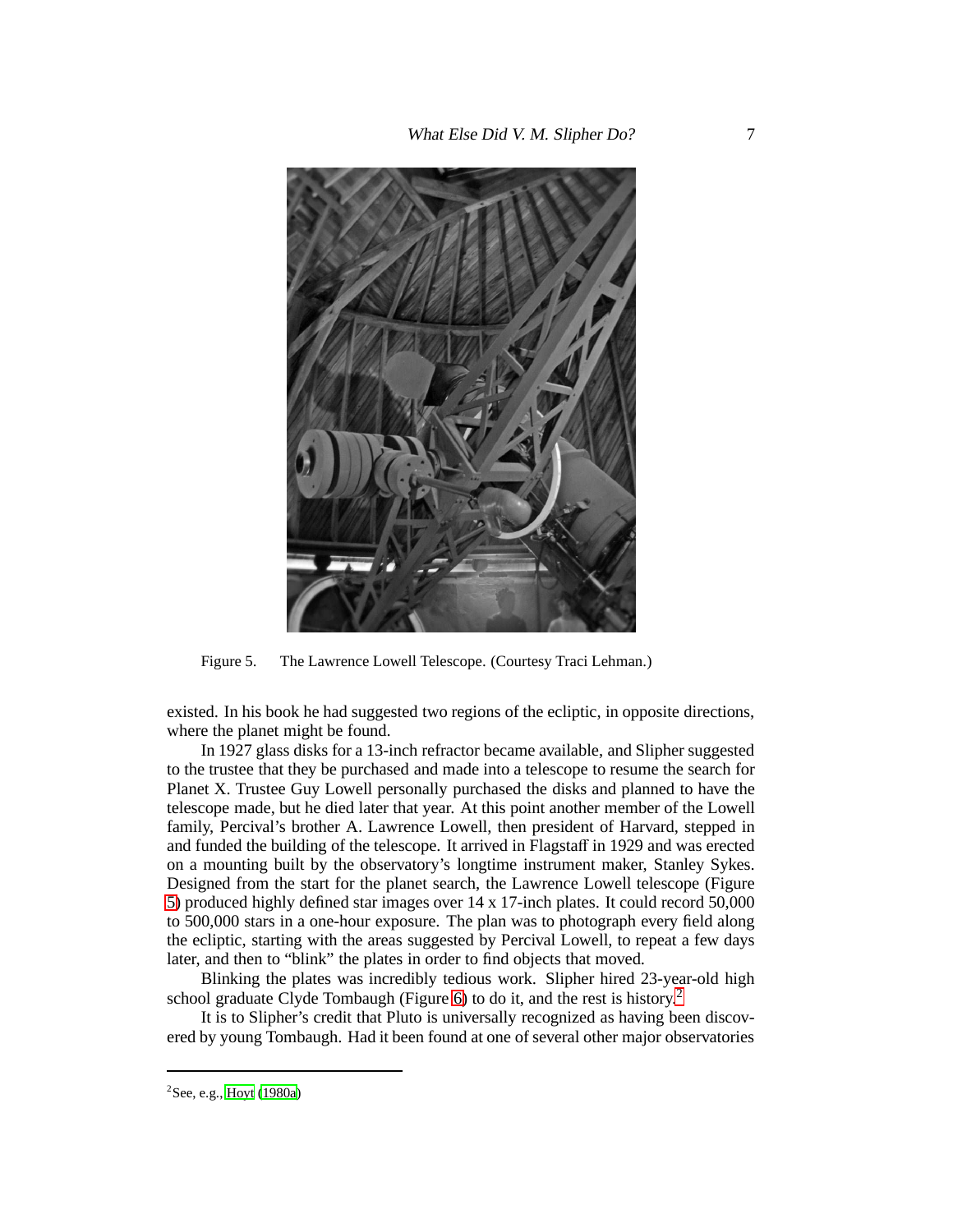

Figure 6. Clyde Tombaugh at the blink comparator (courtesy LOA).

<span id="page-7-0"></span>at the time, the director would have claimed credit. This is characteristic of Slipher's modesty.

It is to Slipher's discredit that, knowing that the Lowell Observatory lacked the expertise to compute the orbit of the newly-discovered planet, he delayed announcing the positions so that his former teacher, John A. Miller of Sproul Observatory, could come to Flagstaff and lead the computation of the first orbit. Three days after the public announcement of the discovery (itself held until Lowell's birthday), a telegram to the Trustee signed "Lowell Staff" reported [\(Lowell Sta](#page-13-15)ff [1930\)](#page-13-15):

Impressed with vital importance to Observatory that our discovery announcement be followed soonest possible by best determined orbit our observations can give because orbit will demonstrate much about nature and status of new wanderer that we telegraphed Professor Miller Director Sproul observatory asking him come Flagstaff and help us work best possible orbit. Miller experienced with orbits loyal friend. Plans kept confidential.

Trustee Roger Putnam replied [\(Putnam 1930](#page-13-16)), "Frankly, I am very uncertain as to the ethics of when and what should be released, and will leave that to your judgment. I can't help feeling that having gotten the whole world stirred up, we have got to give them the information they want, but you know that sort of thing much better than I do."

Putnam was right, but Slipher delayed announcing more positions for four weeks while he and his colleague, C. O. Lampland, frantically worked their slide rules under Miller's direction until they had an orbit. This infuriated many in the astronomical community, such as the ace orbit-computers at Berkeley, who could have produced an orbit much more quickly [\(Giclas 1987](#page-12-9)). Slipher defended himself in a letter to the Trustee [\(Slipher 1930](#page-13-17)):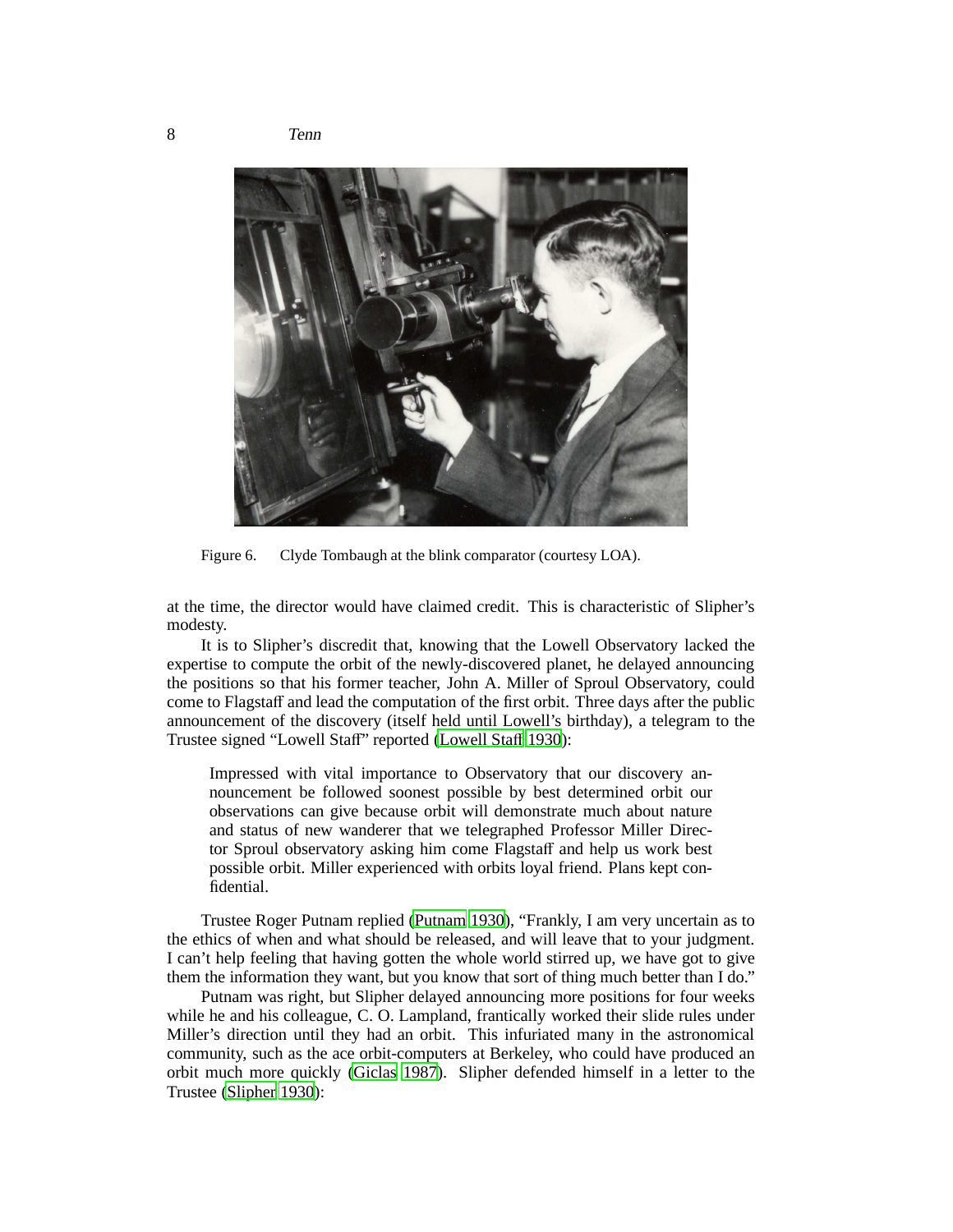

Figure 7. V. M. Slipher, C. O. Lampland, and E. C. Slipher in later years (courtesy LOA).

<span id="page-8-0"></span>We have been severely criticised for not giving out positions that others might comput [sic] the orbit, and this will no doubt not stop for a while yet. However, unpleasant as that has been it seemed our clear duty to make use of our materila [sic] for the orbit as it was more useful to us than it could be made to others without still more delay. Of course others could have done the orbit quicker than we did it, but we did it as carefully as possible. To have followed the other policy would have meant a considerable sacrifice to the Observatory.

This is characteristic of Slipher's intense loyalty to Lowell Observatory and the memory of Percival Lowell.

# **5. The Doldrums, 1934–54**

The year 1933, when he turned 58, was essentially the last year that Slipher published his own original research. His five–page article on "Spectra of the Night Sky, the Zodiacal Light, the Aurora, and the Cosmic Radiations of the Sky" appeared in the *Transactions of the American Geophysical Union* and was reprinted in the *Journal of the Royal Astronomical Society of Canada* [\(Slipher 1933a\)](#page-13-18). It reports on many years of work, including the use of a newly-designed spectrograph to photograph the spectra of five regions of the sky at once. He gave the George Darwin Lecture to the Royal Astronomical Society after accepting the RAS Gold Medal that same year. The lecture was on spectroscopic studies of the planets and summed up his work, mostly completed long before [\(Slipher 1933b](#page-13-19)).

After that the Lowell Observatory slowly declined. For many years, three men – V. M., C. O. Lampland, and V. M.'s younger brother, E. C. Slipher (Figure [7\)](#page-8-0) – dominated the observatory. Occasionally, a younger man, such as Henry Giclas in 1931, would be hired to a subordinate position, but the three senior astronomers jealously guarded the telescopes. All had been seriously wounded by the criticism from other astronomers, especially Lick Observatory directors W. W. Campbell and W. H. Wright, of work done at the Lowell Observatory. These eminent astronomers had developed an intense distaste for Percival Lowell and anything associated with him. Work coming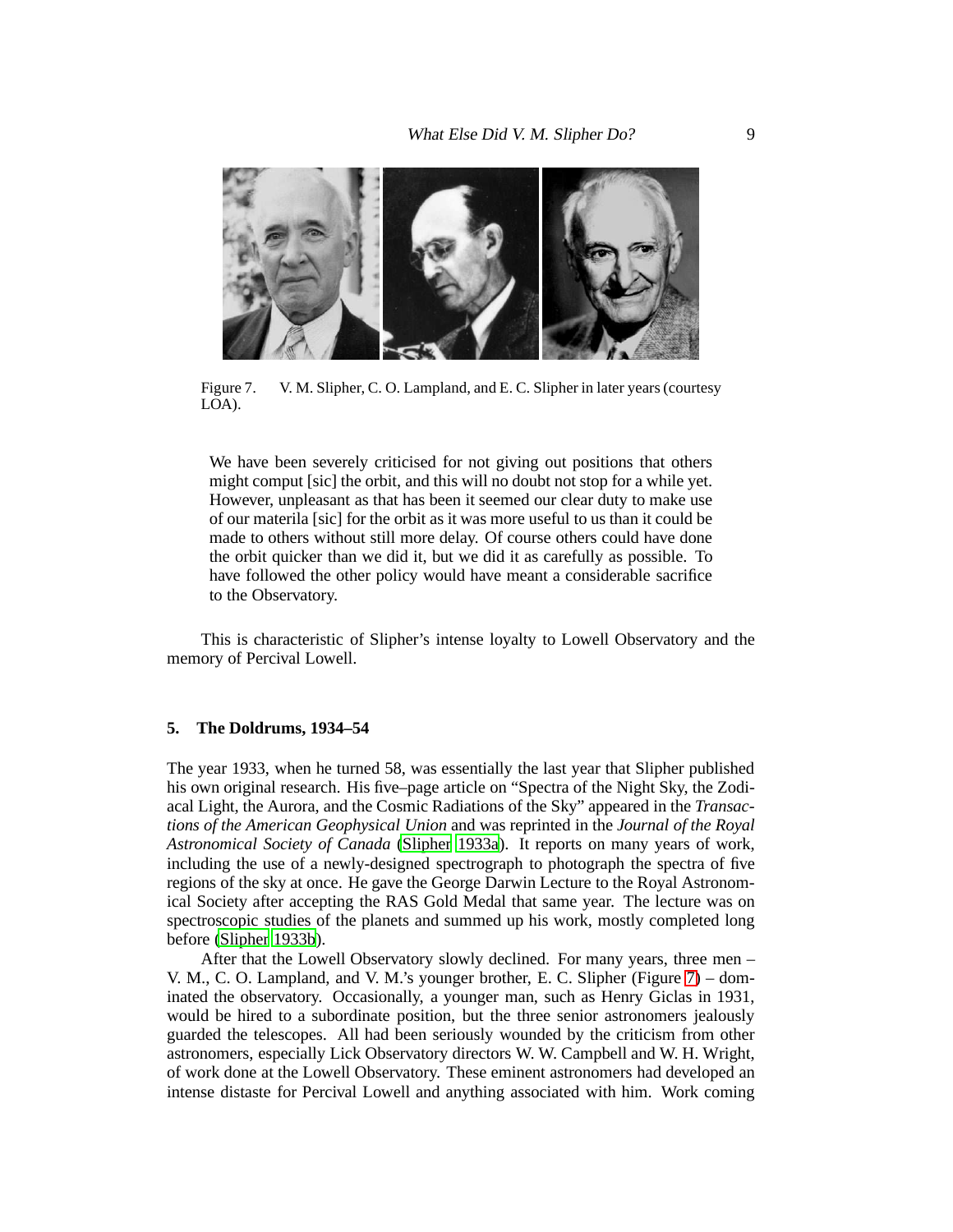from Lowell's observatory was automatically suspect.<sup>[3](#page-9-0)</sup> V. M. had gotten into an exchange of criticisms with Campbell over his claim to have detected water on Mars in 1909, and after losing this battle he became even more reticent than he had been. He was very careful to check his work many times and to get repeated observations before going public. He devoted more and more time to his business affairs, and less to research. Meanwhile his brother, E. C., spent much of his time on politics, and Lampland puttered around without completing anything. V. M. published his last *Observatory Report* in 1933. It covered the years 1930–1932. The next to appear from the Lowell Observatory was for the years 1952–1954. Although signed by V. M., it was probably written by Albert G. Wilson, who was assistant director at the time. The most significant papers with Slipher's name on them after 1933 were of a totally different character from his other work. There were six of them, published in *Nature* and the *Physical Review*, and they contained astrophysical observations and theory far beyond Slipher's abilities.[4](#page-9-1) They were written by Arthur Adel, who had been hired in 1933 by the trustee over the opposition of the senior astronomers. Adel was to work at his alma mater, the University of Michigan, and do infrared studies that would relate Slipher's spectra to conditions on the planets. Adel built a 22.5-m long high pressure cell and put up to 40 atmospheres of carbon dioxide in it. Later he filled his tube with ammonia and methane. He was able to duplicate some of the spectra that Mt. Wilson astronomers had observed in Venus in 1932 and that V. M. had observed in Jupiter many years earlier. He did this entirely by himself in Ann Arbor for \$1000 per year, which even in 1933 was not much.

Adel used Slipher's published data but got nothing new from Slipher. Nevertheless, he put Slipher's name on the papers as co-author. In 1987 Adel told Robert Smith in an oral history interview [\(Adel 1987](#page-12-12)),

I had to do that, and neither he nor Lampland nor E. C. Slipher, none of them really knew what I was doing, had a real understanding of it. ... They didn't know anything about infrared spectroscopy. They didn't know anything about spectroscopy. They really didn't know anything about this work that I was doing, or the work I did in Ann Arbor.

When Adel was appointed to a lowly position in Flagstaff by the trustee, V. M. treated him very badly. And when Adel showed that the carbon dioxide bands in the spectrum of Venus could be photographed with the 24-inch refractor and thus could have been discovered by Slipher before they were found by Adams and Dunham at Mt. Wilson [\(Adams & Dunham 1932\)](#page-12-13), he was barred from all the telescopes [\(Adel 1987](#page-12-12)).

According to Henry Giclas [\(Giclas 1987](#page-12-9), [1990](#page-12-14)), Slipher resisted applying for grants and couldn't be bothered with the complications of payroll, social security, etc. Giclas was appointed executive secretary in 1953 and took over all the business affairs. Trustee Roger Putnam pushed for grants, and the first, from the Weather Bureau, was obtained in 1948 and included funds to measure the variation in the solar constant as well as meteorology of planetary atmospheres. Later this project was taken over by the Air Force. The appointment of Harold Johnson in July 1948, initially to work on the Weather Bureau project, was a turning point. Although very difficult to get along with and constantly complaining, he was a competent, energetic young scientist, and he

<sup>&</sup>lt;sup>3</sup>Campbell did come to respect Slipher in later years, but by then Slipher's habits were set.

<span id="page-9-1"></span><span id="page-9-0"></span><sup>4</sup>See [Adel & Slipher \(1934a](#page-12-15)[,b](#page-12-16)[,c](#page-12-17)[,d\)](#page-12-18); [Adel et al.](#page-12-19) [\(1935](#page-12-19)); [Adel & Slipher \(1935](#page-12-20)).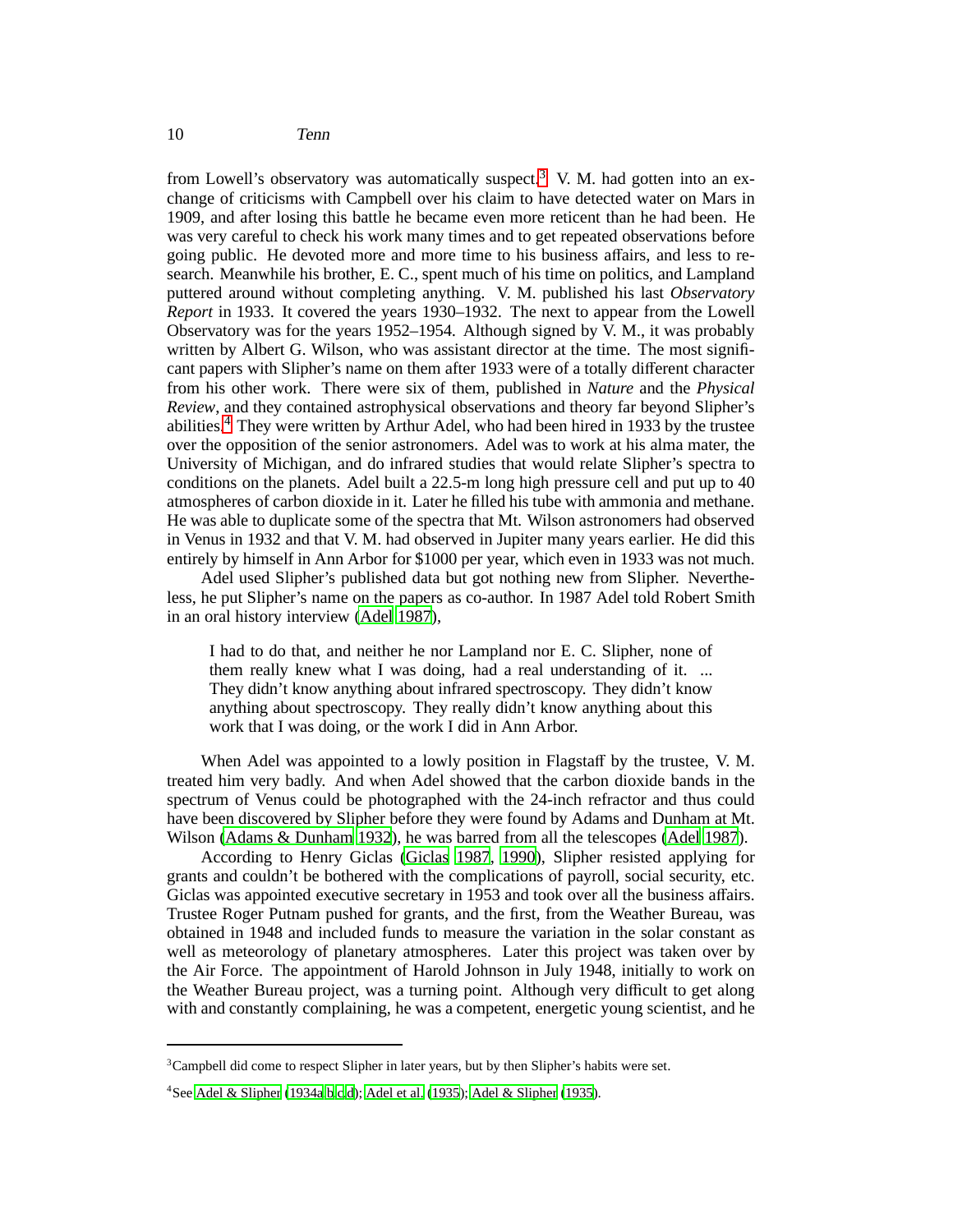

Figure 8. Albert G. Wilson and V. M. Slipher at Slipher's retirement party, 1955 (courtesy LOA).

<span id="page-10-0"></span>accounted for nearly all of the Observatory's publications in the early 1950s. He quit and went to Yerkes after one year, but was hired back in August 1952 by the trustee over V. M.'s objections.

Slipher's last scientific publication was a brief abstract in 1939 announcing that he had re-observed Hubble's variable nebula, NGC 2261, and found that its spectrum had not changed since his observations of 1916–17 [\(Slipher 1939](#page-13-20)). He also wrote an occasional letter asserting his priority on something done long before.

# **6. Retirement, 1954–69**

After Lampland died in December 1951, trustee Roger Putnam finally stepped in to make some changes. On the advice of John Duncan he selected 33-year-old Albert G. Wilson, who had been directing the National Geographic Palomar Sky Survey since completing his Ph.D. in mathematics at Caltech. It seems that the primary criterion for the appointment was that Wilson was acceptable to the Slipher brothers.

Wilson came as assistant director in 1953 and took over as director on V. M.'s 79th birthday, 11 November 1954, when the old man finally retired (Figure [8\)](#page-10-0). Wilson's directorship was short and unhappy. After a rebellion from the younger astronomers, especially Harold Johnson and Henry Giclas, and the breakup of his marriage, he left in January 1957 and returned to California and a career in industry [\(Tenn 2007](#page-13-21)).

Slipher remained in Flagstaff although he moved off Mars Hill into one of his houses. His wife, Emma, died in 1961. Frances Wilson, the ex-wife of Slipher's successor, returned to Flagstaff and became Slipher's "private secretary and companion" according to Henry Giclas [\(Giclas 1990\)](#page-12-14). V. M. Slipher died 8 November 1969, three days before he would have turned 94.

His will [\(Slipher 1967](#page-13-22)) stated that "During the latter years of my lifetime, FRANCES M. WILSON has devoted herself to my business affairs, and it is my desire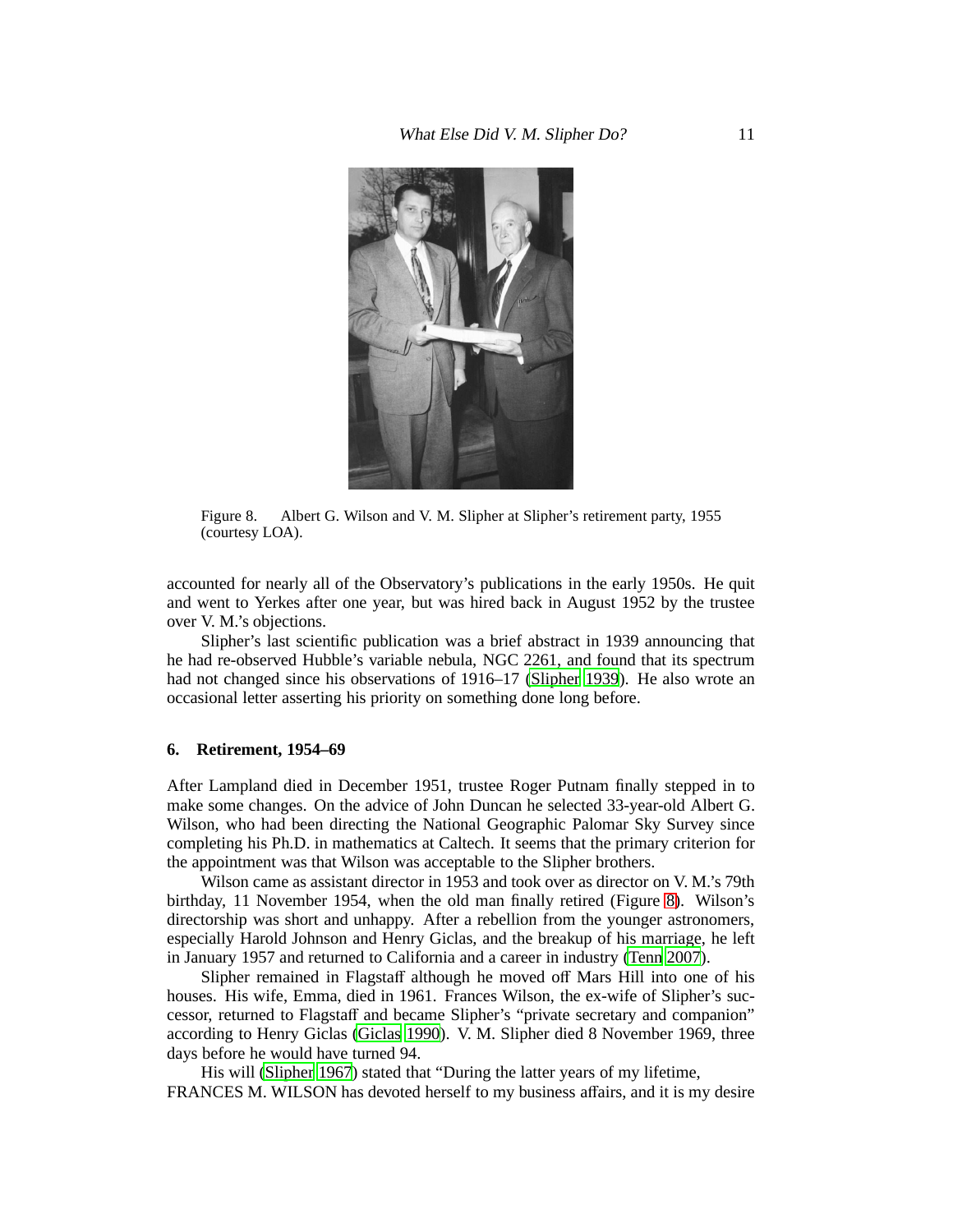from my Estate to make provision for her." He left her \$3000 per year for life, and he made her executrix of his estate. Aside from the endowment to support her he left his wealth to the V. M. Slipher Trust with a bank as trustee and Arthur Adel<sup>[5](#page-11-0)</sup> as Advisory Trustee. A portion of the income was to provide scholarships for worthy students pursuing scientific studies at Arizona's three public universities. After that 50% of income went to the National Academy of Sciences for Astronomy. There was a great deal of property, including ranches and cattle.

# **7. Conclusion**

Although he received prestigious awards in his lifetime, including the 1935 Bruce Medal of the Astronomical Society of the Pacific and the three mentioned in the obituary below, Slipher is probably underrated today. I gave a talk [\(Tenn 2005](#page-13-23)) at a meeting of the Historical Astronomy Division of the American Astronomical Society in 2006 titled "Why Does V. M. Slipher Get So Little Respect?" My current conclusion is that the most important reasons are

- 1. He needed Lowell to guide him, and Lowell's early death left him unprepared to face the future. Although a skilled spectroscopist, he lacked the imagination to innovate.
- 2. The early criticism of Lowell and everyone around him made Slipher and his colleagues super-cautious about making any claims. They hesitated to publish until they were absolutely certain they were right. Fortunately, this happened a few times with V. M. His brother, E. C., would never have published had the trustee not forced him to. The result was a fine atlas of photographs of Mars. The third member of the Lowell staff, C. O. Lampland, did pioneering work in radiometry (infrared photometry), but hardly ever published. All three stayed too long, at least in part because there were no pensions until they were introduced by V. M.'s successor, Wilson, in the 1950s.
- 3. The Lowell Observatory's poverty from the death of its founder in 1916 until after Slipher's retirement precluded buying modern equipment that could compete with the Mt. Wilson and Lick Observatories in California and also led to Slipher turning much of his attention toward improving his personal finances.
- 4. He was not properly credited by Hubble for the Doppler shifts of galaxies that Hubble used so successfully in his key 1929 paper [\(Hubble 1929](#page-12-21)). All of the credit went to Hubble and Milton Humason. (Hubble did credit Slipher in later papers, starting in 1931.)

Slipher's brief obituary in *Physics Today* [\(Anonymous 1970](#page-12-22)), which mentions only the discovery of Pluto among his accomplishments, makes this clear. It reads, in its entirety:

<span id="page-11-0"></span><sup>5</sup>The appointment of Adel to select the scholarship recipients and Adel's service as a pallbearer at Slipher's funeral are remarkable, considering that Adel was vehemently critical of how Slipher had mistreated him in the 1930s [\(Adel 1987\)](#page-12-12). When I met Adel at the Lowell Observatory centennial in 1994 he was still resentful. Adel spent most of his life in Flagstaff, where he had a highly successful career at Northern Arizona University after World War II.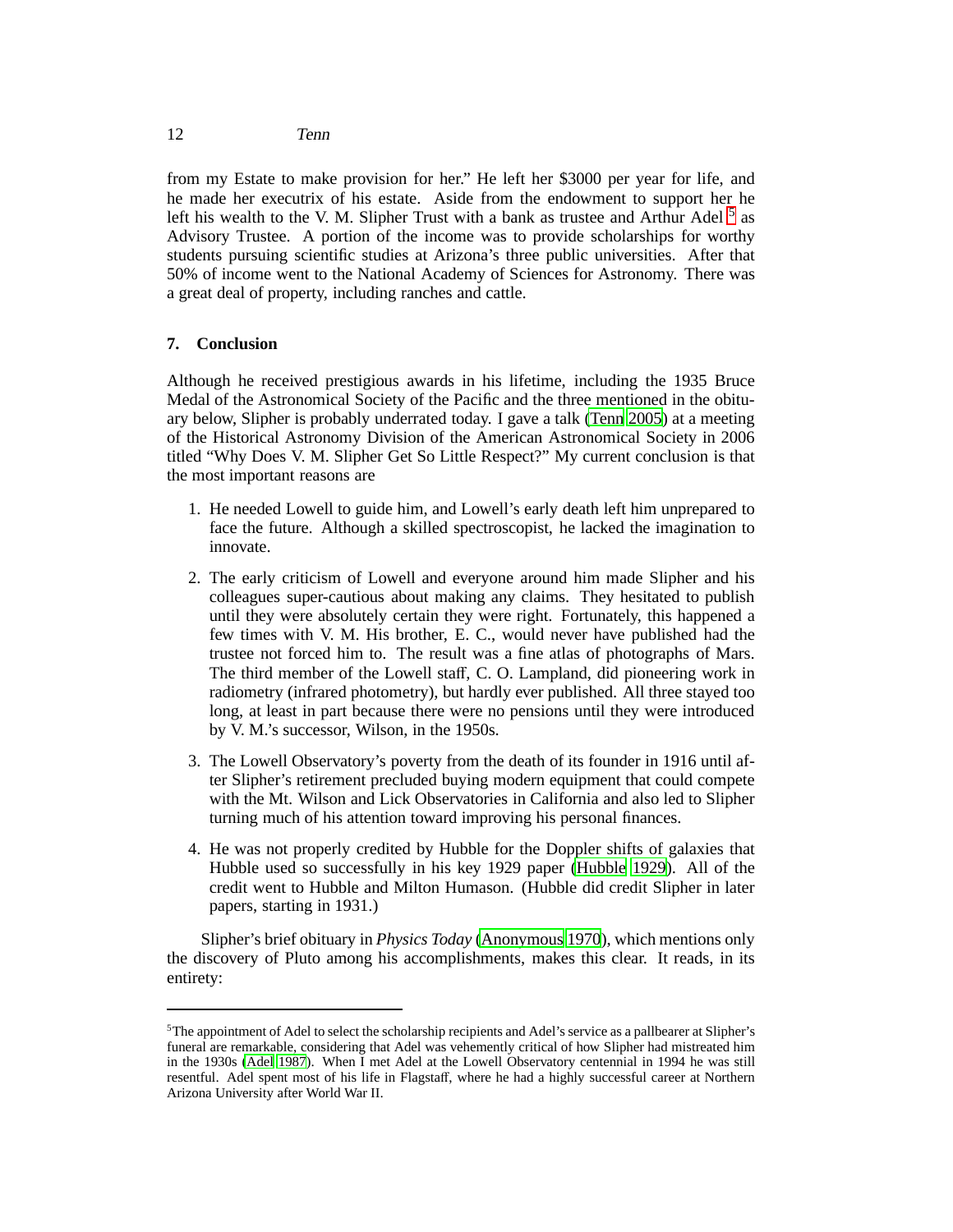Vesto M. Slipher, director of the Lowell Observatory until 1952 [sic], died 8 Nov. at 93. Slipher had been at the observatory since 1901 and became director in 1926. He supervised work that led to the discovery in 1930 of Pluto. Among the honors received by Slipher were the Lalande Prize and gold medal of the Paris Academy of Sciences (1919), the Draper Medal of the National Academy of Sciences (1932) and the Royal Astronomical Society gold medal (1932).

**Acknowledgments.** I thank Lauren Amundson, Antoinette Beiser, and Martin Hecht of the Lowell Observatory Archives for documents and images and Traci Lehman for one image. I benefited from helpful discussions with Arthur Adel (1994), Frank Edmondson (2005), Henry L. Giclas (2007), and Albert G. Wilson (2005, 2012). I also appreciate David DeVorkin's helpful comments on this article. This research has made extensive use of NASA's Astrophysics Data System.

#### **References**

- <span id="page-12-13"></span>Adams, W. S., & Dunham, T., Jr. 1932, Absorption Bands in the Infra-Red Spectrum of Venus, PASP, 44, 243
- <span id="page-12-12"></span>Adel, A. 1987, Interview of Arthur Adel by Robert W. Smith on 12 August 1987, <http://www.aip.org/history/ohilist/5000.html>. Niels Bohr Library and Archives, American Institute of Physics, College Park, MD, USA
- <span id="page-12-15"></span>Adel, A., & Slipher, V. M. 1934a, Concerning the Carbon Dioxide Content of the Atmosphere of the Planet Venus, Physical Review, 46, 240
- <span id="page-12-16"></span>— 1934b, On the Identification of the Methane Bands in the Solar Spectra of the Major Planets, Physical Review, 46, 240
- <span id="page-12-17"></span>— 1934c, The Atmospheres of the Giant Planets, Nat, 134, 148
- <span id="page-12-18"></span>— 1934d, The Constitution of the Atmospheres of the Giant Planets, Physical Review, 46, 902
- <span id="page-12-20"></span>— 1935, Difference Bands in the Spectra of the Major Planets, Physical Review, 47, 651
- <span id="page-12-19"></span>Adel, A., Slipher, V. M., & Barker, E. F. 1935, The Absorption of Sunlight by the Earth's Atmosphere in the Remote Infrared Region of the Spectrum, Physical Review, 47, 580
- <span id="page-12-22"></span>Anonymous 1970, V. M. Slipher, died 1969 Nov. 8, Physics Today, 23, 101
- <span id="page-12-4"></span>Campbell, W. W. 1902, Six Stars Whose Velocities in the Line of Sight are Variable, ApJ, 16, 114
- <span id="page-12-7"></span>Cogshall, W. 1908a, Letter to V. M. Slipher, dated 18 February 1908. Lowell Observatory Archives

<span id="page-12-8"></span>— 1908b, Letter to V. M. Slipher, dated 20 October 1908. Lowell Observatory Archives

- <span id="page-12-6"></span>Einarsson, S. 1935, The Award of the Bruce Gold Medal to Dr. Vesto Melvin Slipher, PASP, 47, 5
- <span id="page-12-9"></span>Giclas, H. L. 1987, Interview of Henry Giclas by Robert W. Smith on 12 August 1987, <http://www.aip.org/history/ohilist/5022.html>. Niels Bohr Library and Archives, American Institute of Physics, College Park, MD, USA
- <span id="page-12-14"></span>— 1990, Reminiscences by Henry Giclas, Lowell Observatory Archives. Unpublished
- <span id="page-12-0"></span>— 2007, personal communication

<span id="page-12-2"></span>Hall, J. S. 1970, V. M. Slipher's Trailblazing Career, S&T, 39, 84

- <span id="page-12-5"></span>Hartmann, J. 1904, Investigations on the Spectrum and Orbit of Delta Orionis, ApJ, 19, 268
- <span id="page-12-11"></span>Hoyt, W. G. 1980a, Planets X and Pluto (University of Arizona Press)
- <span id="page-12-1"></span>— 1980b, Vesto Melvin Slipher 1875-1969, Biographical Memoirs of the National Academy of Sciences, 52, 410
- <span id="page-12-21"></span>Hubble, E. 1929, A Relation between Distance and Radial Velocity among Extra-Galactic Nebulae, Proceedings of the National Academy of Sciences, 15, 168
- <span id="page-12-3"></span>Lowell, P. 1902, On the Variable Velocity of Zeta Herculis in the Line of Sight, AJ, 22, 190
- <span id="page-12-10"></span>— 1915, Memoir on a Trans-Neptunian Planet, Lowell Observatory Memoirs, v. 1, no. 1